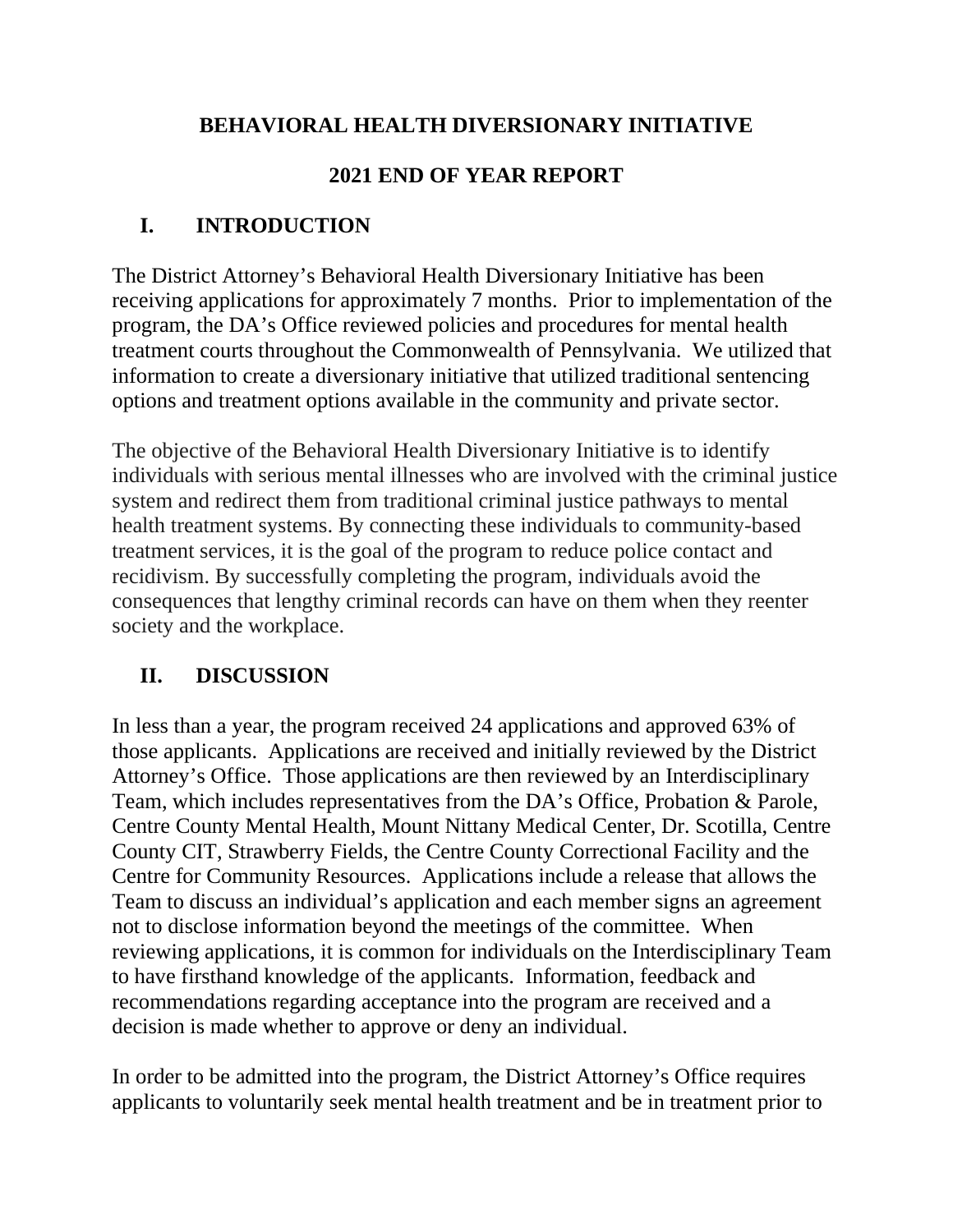acceptance. The objective is to simplify the process and have a clear treatment plan that an individual must comply with in order to successfully complete the program. Sentences can include a plea of guilty on reduced charges, ARD with dismissal and expungement of their record and/or continuance of the case for a period of time for the individual to maintain treatment with a dismissal with costs at the end of that period.

## **III. BHDI FACT SHEET**

| Applications Neceived. 24                     |                                                              |
|-----------------------------------------------|--------------------------------------------------------------|
| Applications Approved for Admission: 15 (63%) | Applications Denied (Lack of Information): 2 (8%)            |
| Applications Denied for Admission: 3 (13%)    | Applications - Other (Dismissed, Withdrawn,<br>etc.): 2 (8%) |
| Applications Pending: 2 (8%)                  |                                                              |



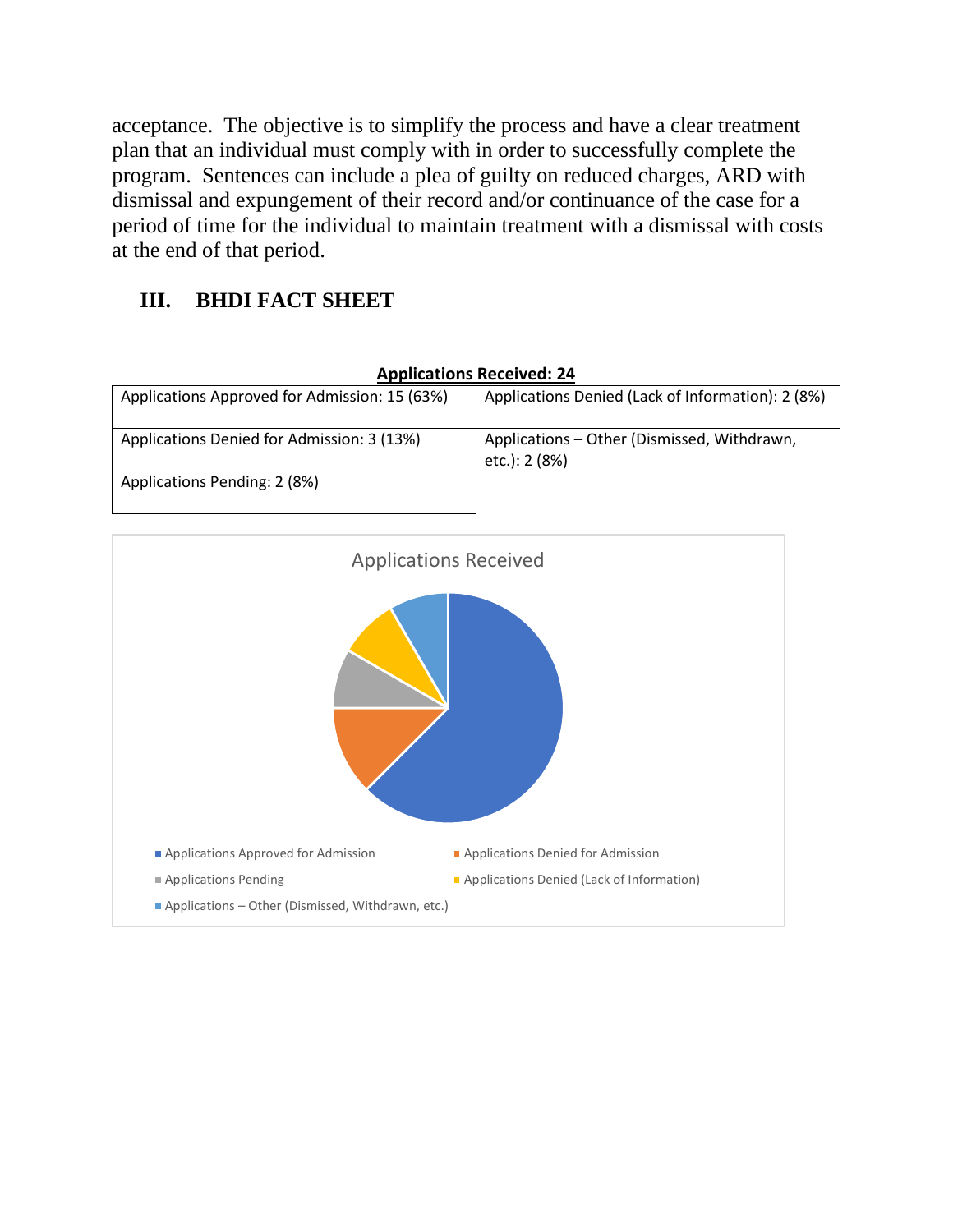

#### **Applications by Gender (Approved): 15**

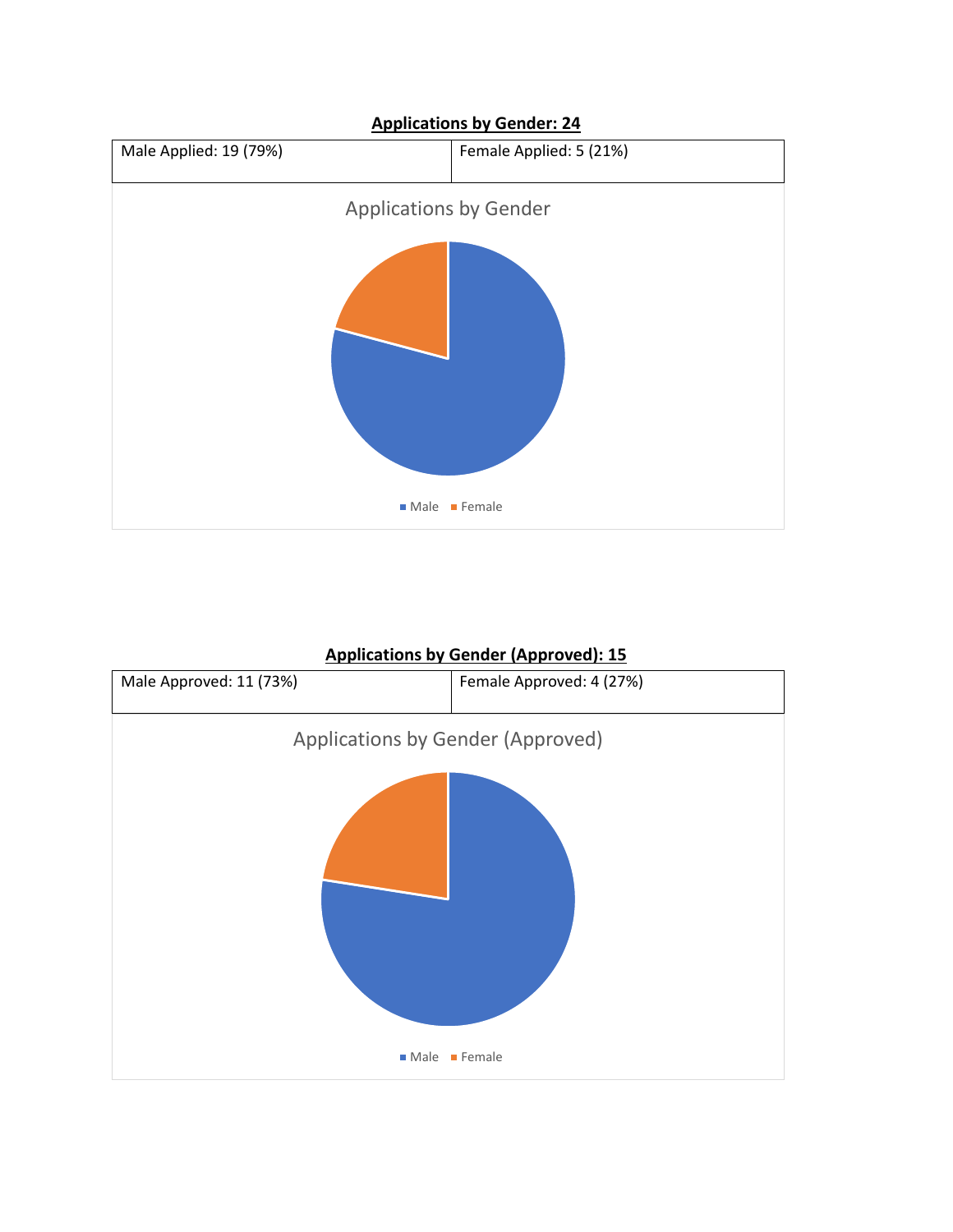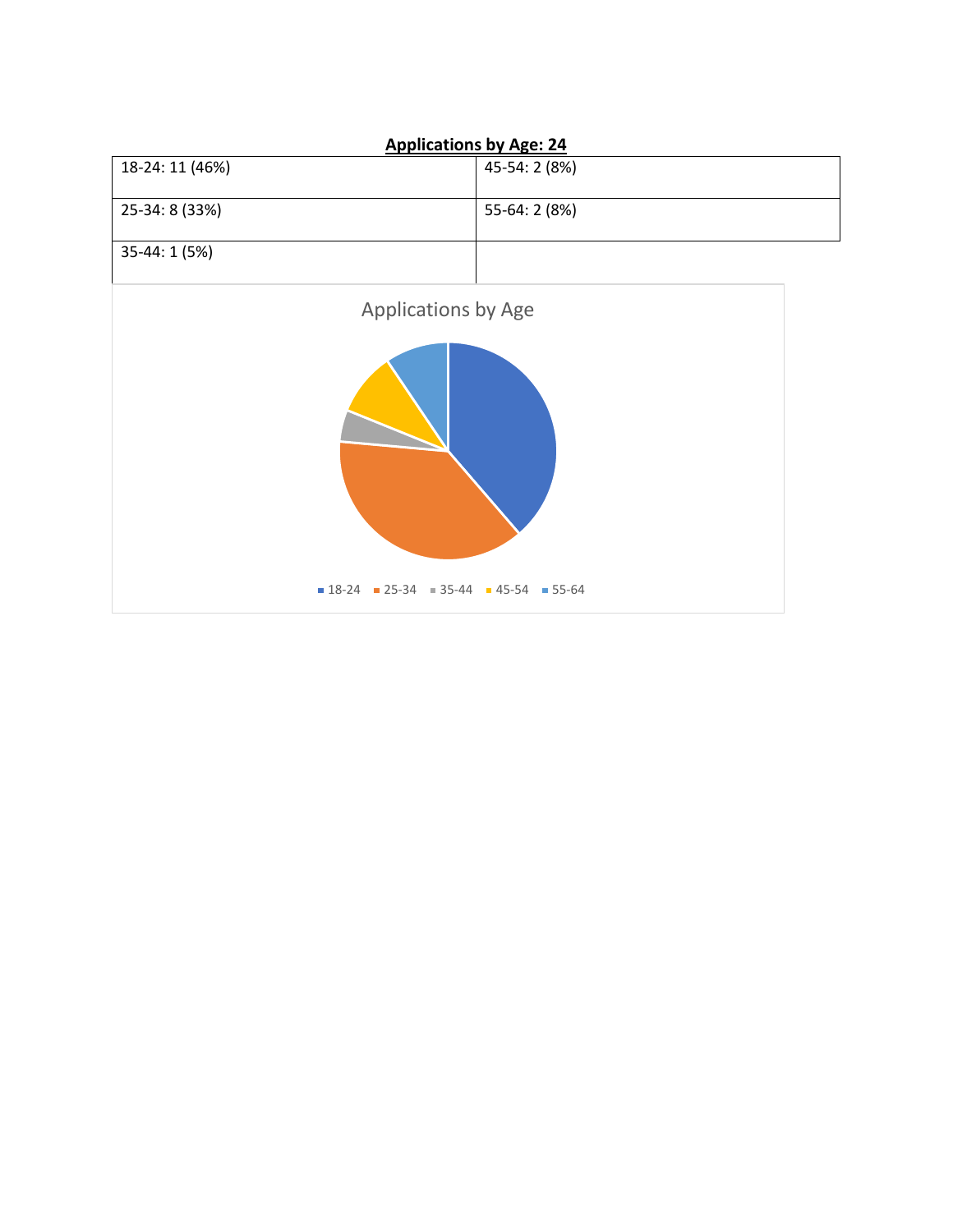

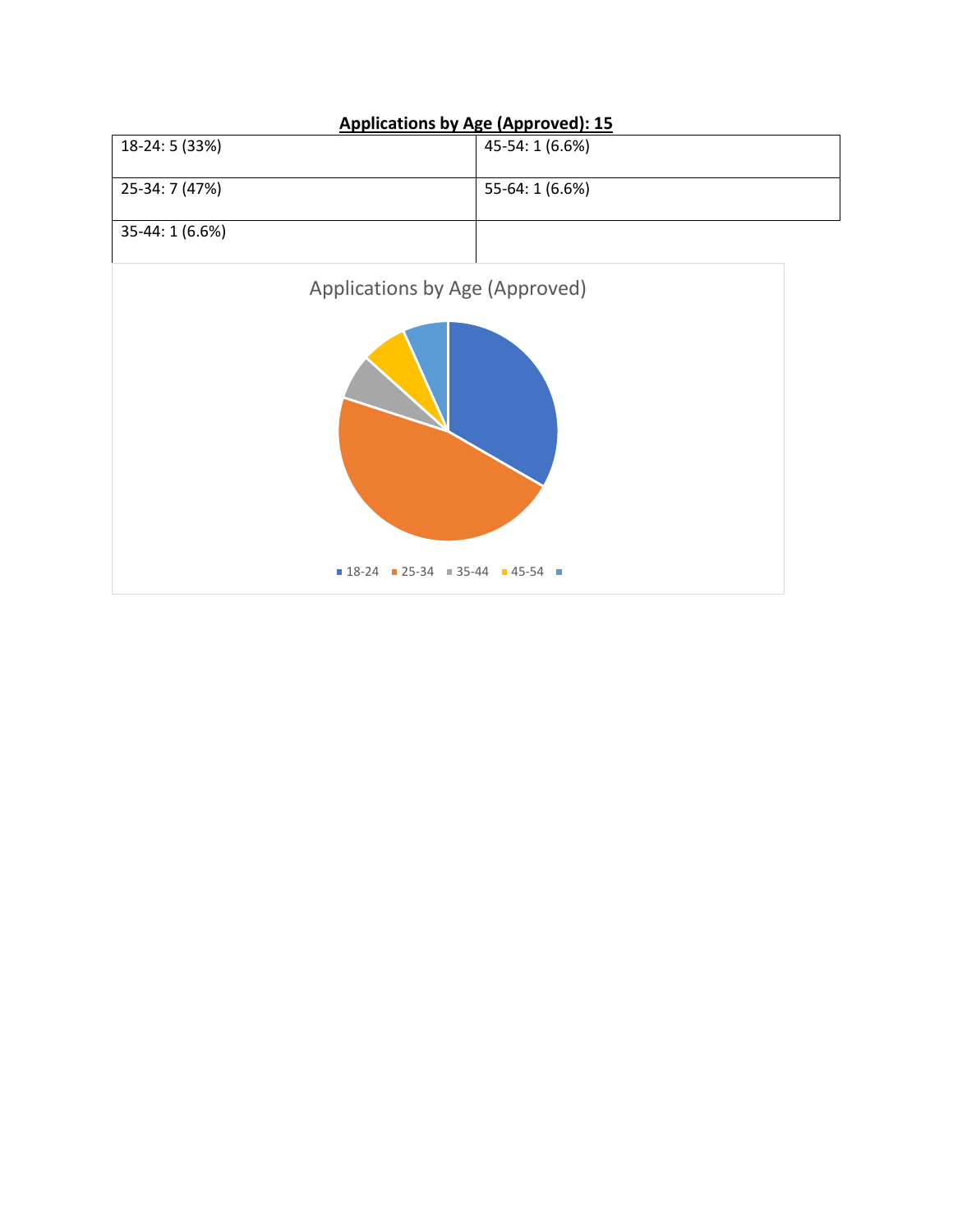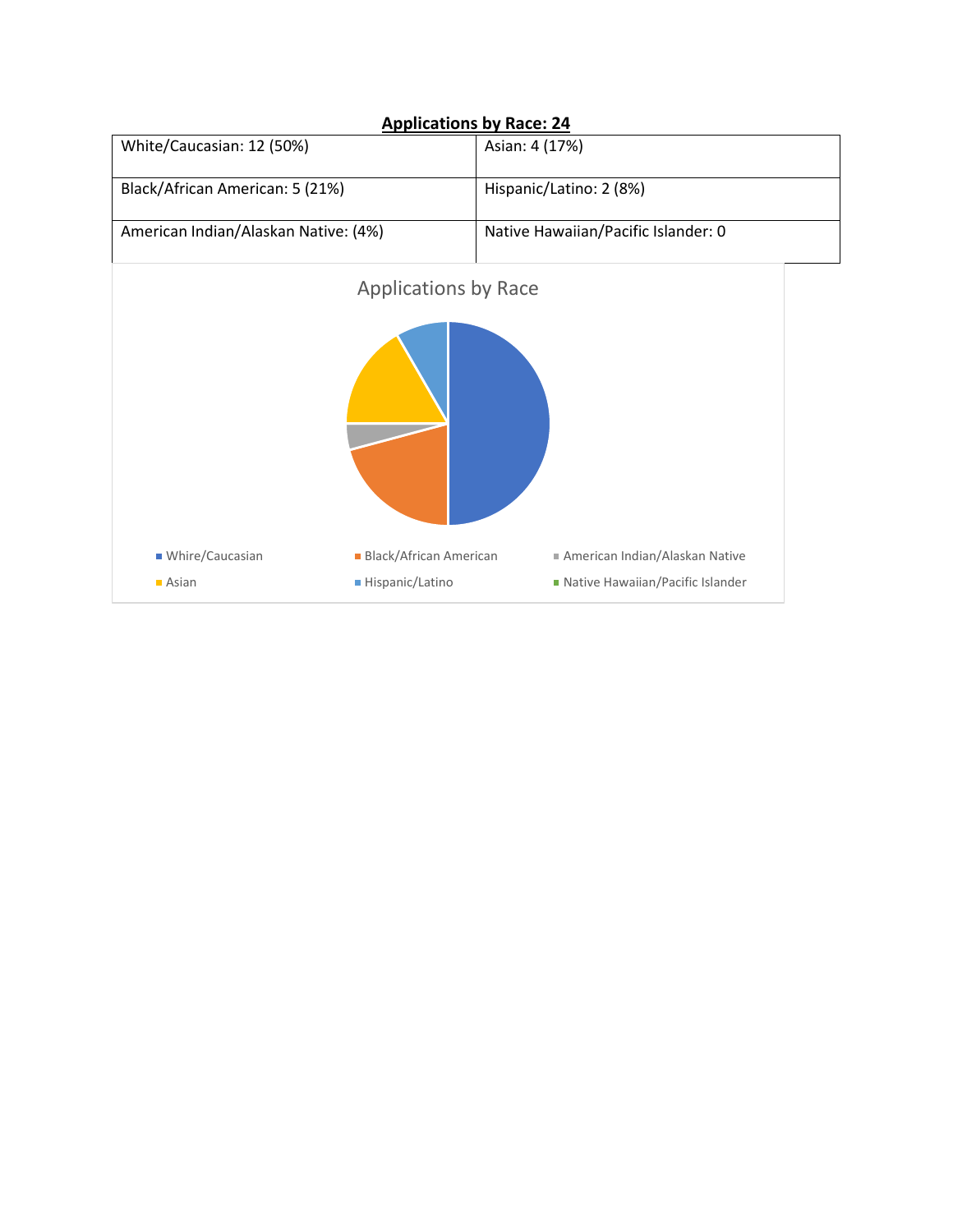

#### **Applications by Race (Approved): 15**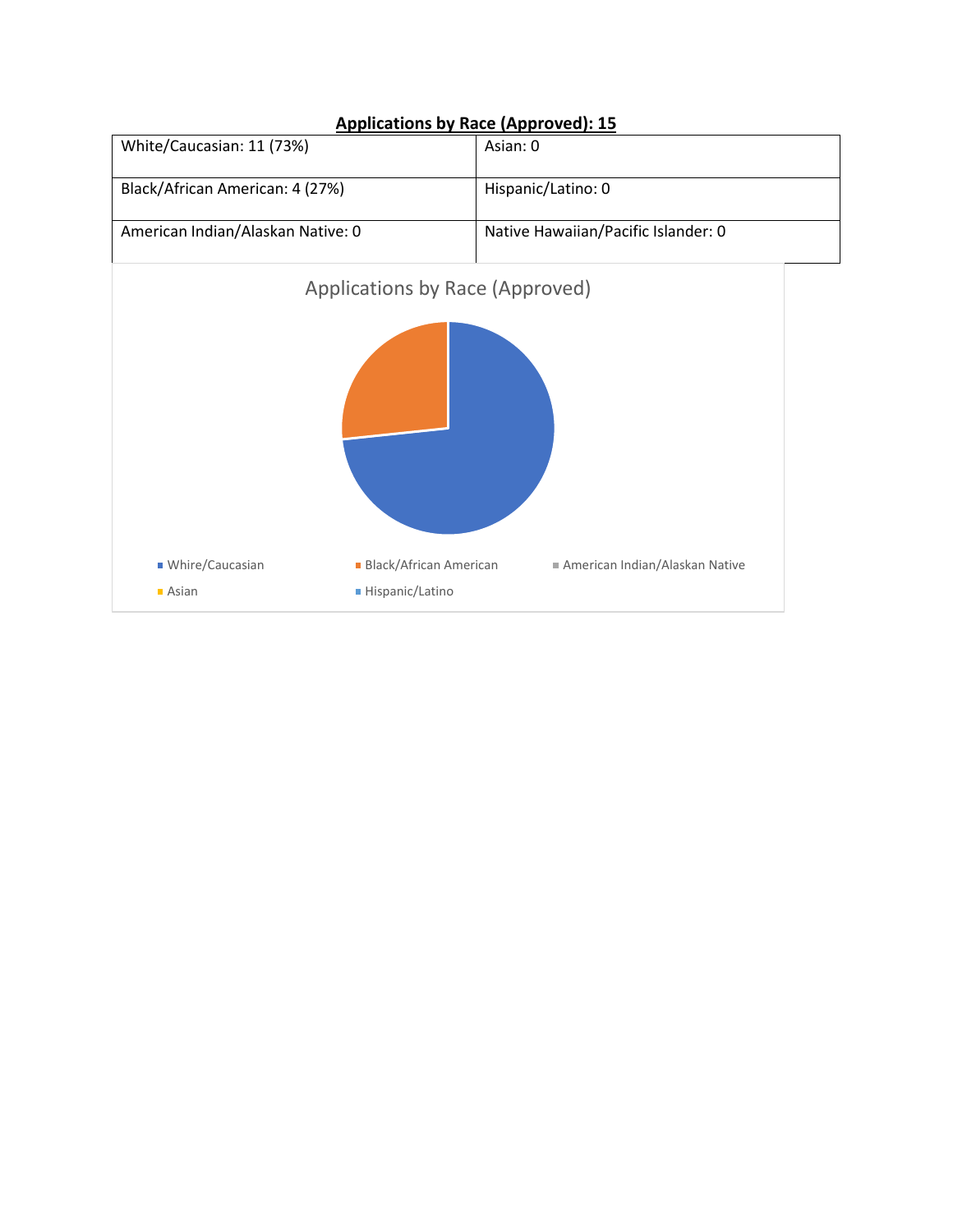#### **Applications by Diagnosis: 35**

| Major Mood Disorder: 7 (20%) | Borderline Personality Disorder: 1 (4%) |
|------------------------------|-----------------------------------------|
| Schizophrenia: 5 (14%)       | Bi-Polar Disorder: 9 (26%)              |
| Psychosis NOS: 3 (8%)        | Other Axis I Disorder: 5 (14%)          |
| PTSD: 5 (14%)                |                                         |

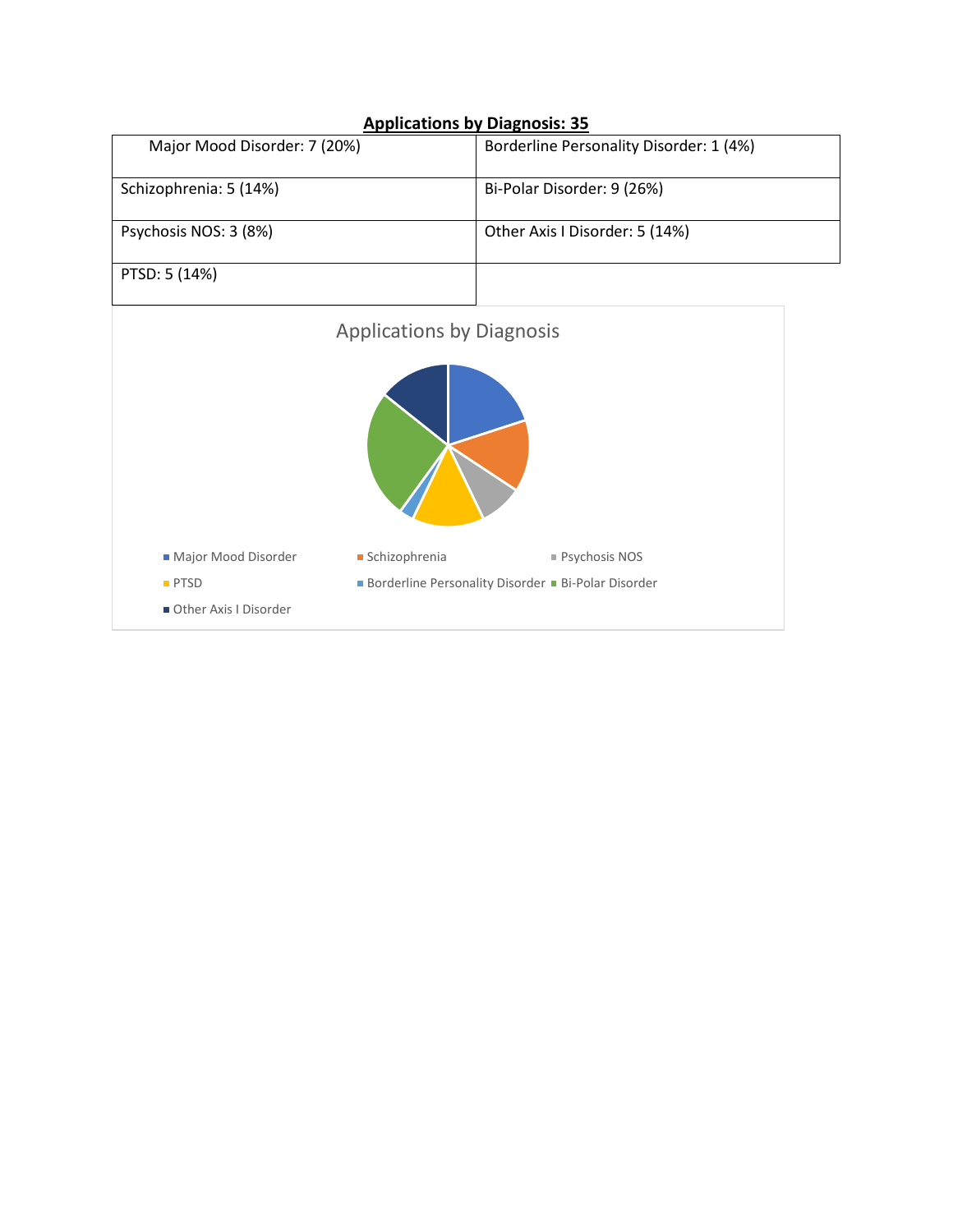#### **Applications by Diagnosis (Approved): 20**

| Major Mood Disorder: 5 (25%) | Borderline Personality Disorder: 1 (5%) |
|------------------------------|-----------------------------------------|
| Schizophrenia: 1 (5%)        | Bi-Polar Disorder: 6 (30%)              |
| Psychosis NOS: 1 (5%)        | Other Axis I Disorder: 2 (10%)          |
| PTSD: 4 (20%)                |                                         |
|                              |                                         |